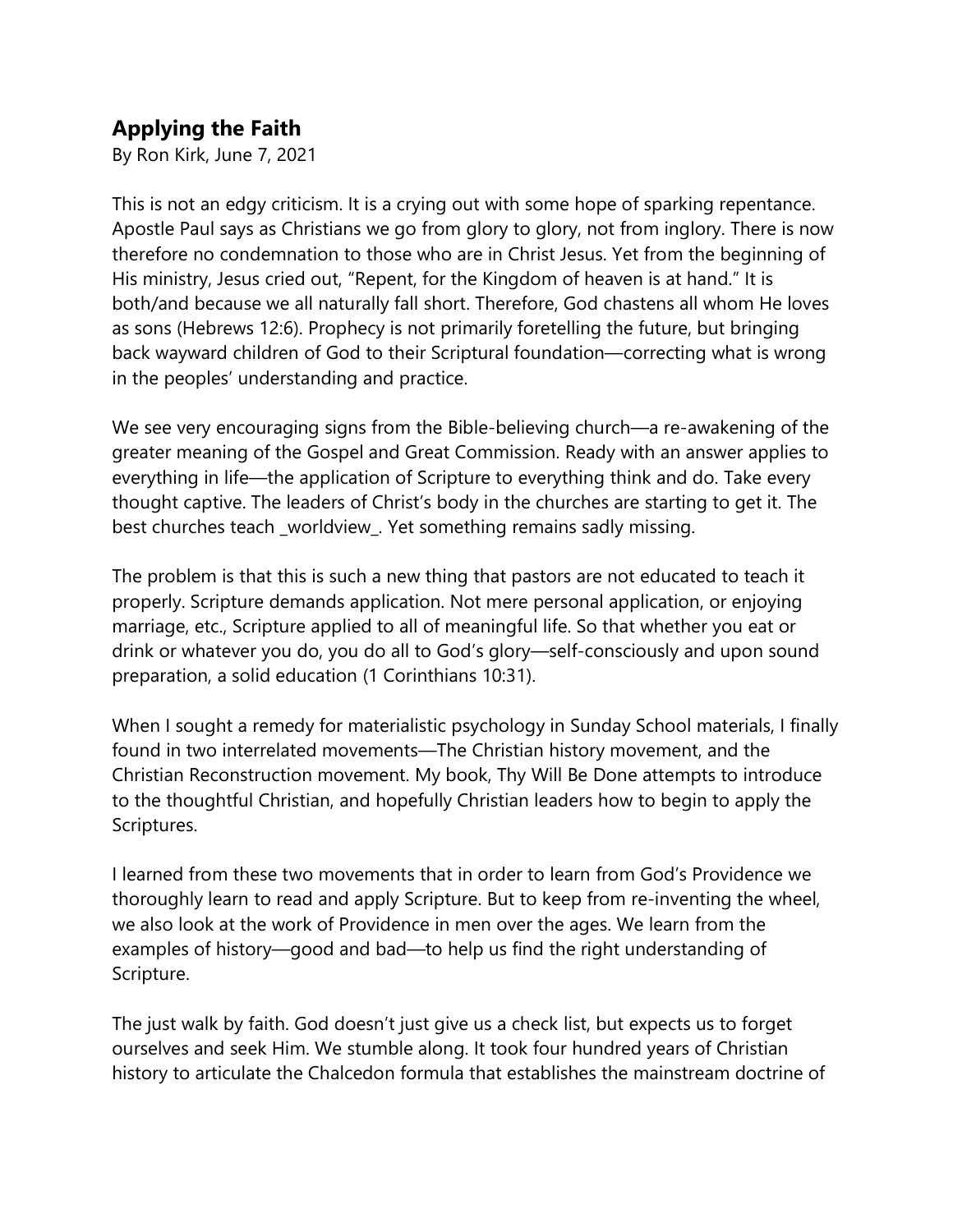Christ. It sixteen hundred years for Christians to get the idea of institutional civil liberty upon the ground of self-government.

We can and ought to learn from those lessons, always taking them back to the origin in Scripture.

America's colonial pastors were the best educated in their communities. They learned to think Biblically about the sciences (learning of every kind), the arts (skills of every kind), farming, warfare, civil government, education. This heritage started with the American Pilgrim, who with a few of their Reformed and Puritan fellows. As Daniel Webster said of the Pilgrims in 1820:

Finally, let us not forget the religious character of our origin. Our fathers were brought hither by their high veneration for the Christian religion. They journeyed by its light, and labored in its hope. They sought to incorporate its principles with the elements of their society, and to diffuse its influence through all their institutions, civil, political, or literary. Let us cherish these sentiments, and extend this influence still more widely; in the full conviction, that that is the happiest society which partakes in the highest degree of the mild and peaceful spirit of Christianity.

Until our pastors understand that all parts of this life matters and learn to think this way for themselves, become truly educated, we will leave the congregations left to contemporary culture as their guiding principle. One foot in the world and one in the congregation is no place to be in a time where the enemy of our soul has a unified, allin army of consistent sinners, institutionalizing sin in every corner of human existence.

As Paul told the Colossians:

Beware lest anyone cheat you through philosophy and empty deceit, according to the tradition of men, according to the basic principles of the world, and not according to Christ. For in Him dwells all the fullness of the Godhead bodily (2:8- 9—cited on this very subject in a great sermon I heard yesterday at Watersprings Church in Idaho Falls).

By the way, the Apostle Paul here gives a solid hint as to the right basis of all Biblical thinking applied to life—the imprint on His creation of the nature of the Holy Trinity. In a nutshell, this means the perfect individuality and the perfect union of Persons of the Godhead. For the implications of this thought, I suggest Thy Will Be Done: When All